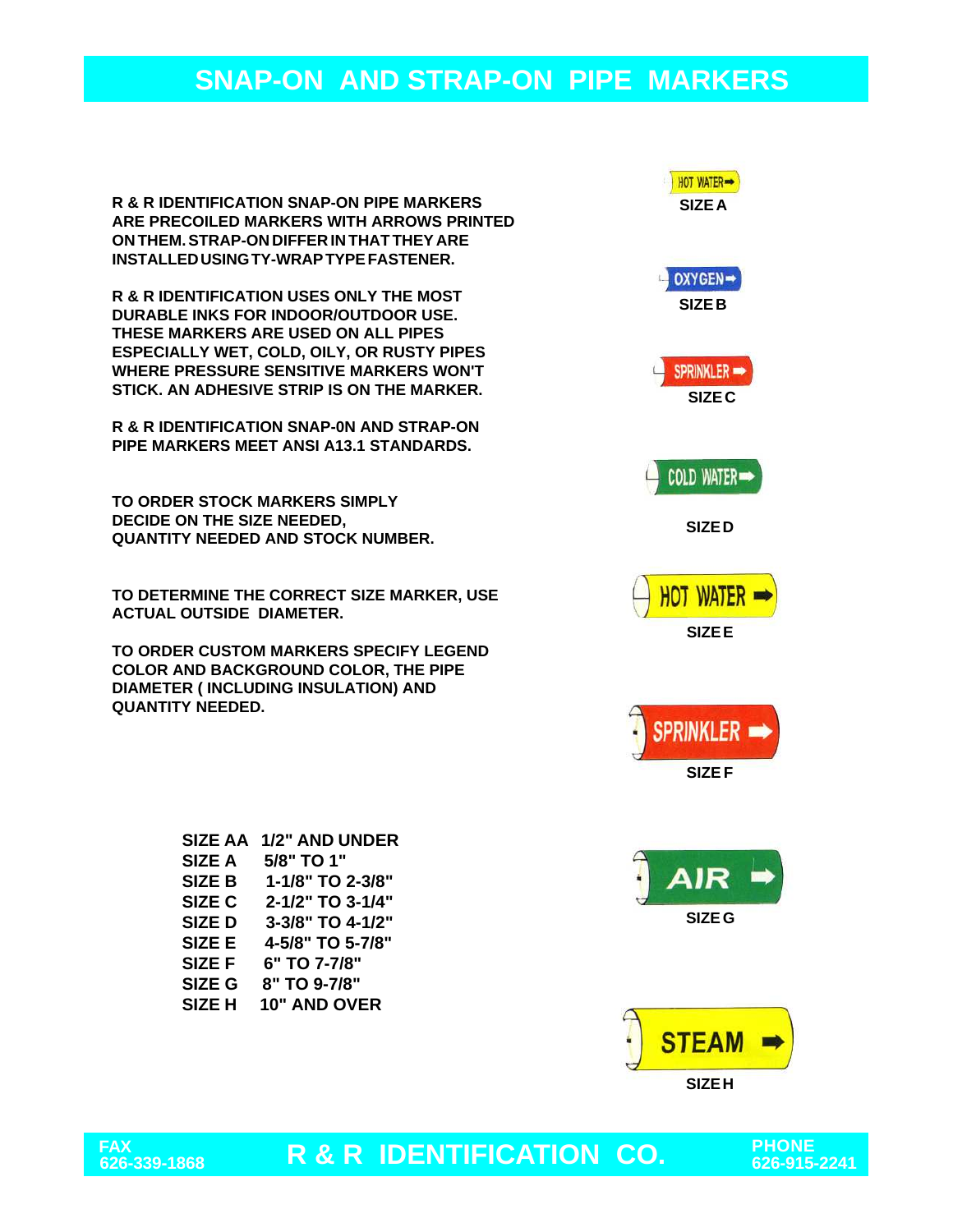#### **STOCK LISTING**

| <b>SNAP-ON STYLE</b>               |               |        |               |        |        |        | <b>STRAP-ON STYLE</b> |        |                   |
|------------------------------------|---------------|--------|---------------|--------|--------|--------|-----------------------|--------|-------------------|
| <b>LEGEND AND BACKGROUND COLOR</b> |               | SIZE A | SIZE B        | SIZE C | SIZE D | SIZE E | SIZE F                | SIZE G | SIZE <sub>H</sub> |
| <b>ACETONE</b>                     | <b>YELLOW</b> |        | <b>B2000</b>  | C3000  | D4000  | E5000  |                       |        |                   |
| <b>ACID</b>                        | <b>YELLOW</b> | A1000  | B2001         | C3001  | D4001  | E5001  | F6000                 |        |                   |
| <b>ACID VENT</b>                   | <b>YELLOW</b> |        | <b>B2001A</b> |        | D4001A |        |                       |        |                   |
| <b>ACID WASTE</b>                  | <b>YELLOW</b> |        | <b>B2001B</b> |        | D4001B |        |                       |        |                   |
| <b>AIR</b>                         | <b>GREEN</b>  | A1001  | B2002         | C3002  | D4002  |        |                       |        |                   |
| <b>AIR</b>                         | <b>BLUE</b>   | A1002  | B2003         | C3003  | D4003  | E5002  | F6001                 |        |                   |
| <b>AIR</b>                         | <b>YELLOW</b> | A1003  | <b>B2004</b>  | C3004  | D4004  | E5003  | F6002                 |        |                   |
| <b>AIR VARYING PRESSURE</b>        | <b>YELLOW</b> |        |               |        | D4005  |        |                       |        |                   |
| <b>ALUM</b>                        | <b>YELLOW</b> | A1004  | <b>B2005</b>  | C3005  | D4006  |        |                       |        |                   |
| <b>AMMONIA</b>                     | <b>YELLOW</b> | A1005  | <b>B2006</b>  | C3006  | D4007  | E5004  |                       |        |                   |
| <b>ARGON</b>                       | <b>GREEN</b>  | A1006  | <b>B2007</b>  | C3007  | D4008  |        |                       |        |                   |
| <b>ASBESTOS FREE</b>               | <b>BLUE</b>   | A1007  | <b>B2008</b>  | C3008  | D4009  | E5005  |                       |        |                   |
| <b>ASBESTOS FREE INSULATION</b>    | <b>BLUE</b>   | A1007A | <b>B2009</b>  | C3009  | D4010  | E5006  |                       |        |                   |
| <b>BLACK LIQUOR</b>                | <b>YELLOW</b> |        |               |        | D4011  | E5007  | F6003                 |        |                   |
| <b>BLEACHED LIQUOR</b>             | <b>YELLOW</b> |        |               |        |        | E5008  | F6004                 | G7000  | H8000             |
| <b>BLEACHED STOCK</b>              | <b>YELLOW</b> |        |               |        |        | E5009  | F6005                 | G7001  | H8001             |
| <b>BLOWDOWN</b>                    | <b>YELLOW</b> |        | B2010         | C3010  | D4012  | E5010  |                       | G7002  | H8002             |
| <b>BLOW OFF WATER</b>              | <b>YELLOW</b> |        | B2011         | C3011  | D4013  | E5011  | F6007                 |        |                   |
| <b>BOILER BLOWDOWN</b>             | <b>YELLOW</b> |        | B2012         | C3012  | D4014  | E5012  | F6008                 |        |                   |
| <b>BOILER FEED</b>                 | <b>YELLOW</b> |        | B2013         | C3013  | D4015  | E5013  | F6009                 |        |                   |
| <b>BOILER FEED WATER</b>           | <b>YELLOW</b> | A1008  | B2014         | C3014  | D6016  | E5014  | F6010                 |        |                   |
| <b>BRINE</b>                       | <b>GREEN</b>  | A1008A | <b>B2015</b>  | C3015  | D4017  | E5015  |                       |        |                   |
| <b>BROKE STOCK</b>                 | <b>YELLOW</b> |        |               |        |        | E5016  | F6011                 |        |                   |
| <b>BROWN STOCK</b>                 | <b>YELLOW</b> |        |               |        |        | E5017  | F6012                 | G7003  | H8003             |
| <b>CARBON DIOXIDE</b>              | <b>YELLOW</b> | A1009  | B2016         | C3016  |        |        |                       | G7004  | H8004             |
| <b>CARBON DIOXIDE</b>              | <b>RED</b>    | A1010  | B2017         | C3017  |        |        |                       |        |                   |
| <b>CAUSTIC</b>                     | <b>YELLOW</b> | A1011  | B2018         | C3018  | D4018  | E5018  | F6013                 |        |                   |
| <b>CAUSTIC LIQUOR</b>              | <b>YELLOW</b> |        | B2019         | C3019  | D4019  | E5019  |                       | G7005  |                   |
| <b>CAUSTIC SODA</b>                | <b>YELLOW</b> | A1012  | <b>B2020</b>  | C3020  | D4020  | E5020  | F6015                 |        |                   |
| <b>CHILLED WATER</b>               | <b>GREEN</b>  | A1012A | <b>B2021</b>  | C3021  | D4021  | E5021  | F6016                 | G7005A | <b>H8004A</b>     |
| <b>CHILLED WATER RETURN</b>        | <b>GREEN</b>  | A1012B | B2022         | C3022  | D4022  | E5022  | F6017                 | G7006  | H8005             |
| <b>CHILLED WATER SUPPLY</b>        | <b>GREEN</b>  | A1012C | B2023         | C3023  | D4023  | E5023  | F6018                 | G7007  | H8006             |
| <b>CHLORINE</b>                    | <b>YELLOW</b> | A1013  | B2024         | C3024  | D4024  | E5024  |                       | G7008  | H8007             |
| <b>CHLORINE DIOXIDE LIQUOR</b>     | <b>YELLOW</b> | A1014  | <b>B2025</b>  | C3025  | D4025  |        |                       |        |                   |
| <b>CHLORINE DIOXIDE GAS</b>        | <b>YELLOW</b> | A1015  | <b>B2026</b>  | C3026  | D4026  |        |                       |        |                   |
| <b>CHLORINE GAS</b>                | <b>YELLOW</b> | A1016  | <b>B2027</b>  | C3027  | D4027  |        |                       |        |                   |
| <b>CHLORINE WATER</b>              | <b>YELLOW</b> |        |               |        | D4028  | E5025  | F6019                 |        |                   |
| <b>CIRCULATING WATER</b>           | <b>GREEN</b>  |        | B2028         | C3028  | D4029  | E5026  | F6020                 | G7009  | H8008             |
| <b>CITY GAS</b>                    | <b>YELLOW</b> | A1017  | <b>B2029</b>  | C3029  | D4030  | E5027  | F6021                 | G7010  | H8009             |
| <b>CITY WATER</b>                  | <b>GREEN</b>  | A1018  | B2030         | C3030  | D4031  | E5028  | F6022                 | G7011  |                   |
| <b>COLD WATER</b>                  | <b>GREEN</b>  | A1019  | B2031         | C3031  | D4032  | E5029  | F6023                 | G7012  | H8010             |
| <b>COLD WATER RETURN</b>           | <b>GREEN</b>  | A1020  | B2032         | C3032  | D4033  | E5030  | F6024                 | G7013  | H8011             |
| <b>COLD WATER SUPPLY</b>           | <b>GREEN</b>  | A1021  | B2033         | C3033  | D4034  | E5031  | F6025                 | G7014  |                   |
| <b>COMPRESSED AIR</b>              | <b>YELLOW</b> | A1022  | B2034         | C3034  | D4035  | E5032  | F6026                 | G7015  |                   |
| <b>COMPRESSED AIR</b>              | <b>GREEN</b>  | A1023  | B2035         | C3035  | D4036  |        |                       |        |                   |
| <b>COMPRESSED AIR</b>              | <b>BLUE</b>   | A1024  | B2036         | C3036  | D4037  | E5033  | F6027                 |        |                   |
| <b>CONDENSATE</b>                  | <b>YELLOW</b> | A1025  | B2037         | C3037  | D4038  | E5034  | F6028                 | G7015A |                   |
| <b>CONDENSATE DRAIN</b>            | <b>YELLOW</b> | A1026  | B2038         | C3038  | D4039  | E5035  | F6029                 | G7016  | H8012             |
| <b>CONDENSATE RETURN</b>           | <b>YELLOW</b> | A1027  | B2039         | C3039  | D4040  | E5036  | F6030                 |        |                   |
| <b>CONDENSATE SUPPLY</b>           | <b>YELLOW</b> |        |               |        | D4041  | E5037  |                       | G7017  |                   |
| <b>CONDENSER WATER</b>             | <b>GREEN</b>  | A1027A | <b>B2040</b>  | C3040  | D4042  | E5038  | F6031                 | G7017A | H8012B            |
| <b>CONDENSER WATER RETURN</b>      | <b>GREEN</b>  | A1027B | <b>B2040A</b> | C3041  | D4043  | E5039  | F6032                 | G7018  | H8012A            |
| <b>CONDENSER WATER SUPPLY</b>      | <b>GREEN</b>  | A1027C | <b>B2040B</b> | C3042  | D4044  | E5040  | F6033                 | G7019  | H8013             |
| <b>COOLING WATER</b>               | <b>GREEN</b>  | A1027D | B2041         | C3043  | D4045  | E5041  | F6034                 | G7020  | H8014             |
| <b>COOLING WATER RETURN</b>        | <b>GREEN</b>  | A1027E | B2042         | C3044  | D4046  | E5042  | F6035                 | G7021  | H8015             |
| <b>COOLING WATER SUPPLY</b>        | <b>GREEN</b>  | A1027F | B2043         | C3045  | D4047  | E5043  | F6036                 | G7022  | H8015A            |
| DANGER ASBESTOS INSULATION         | <b>YELLOW</b> | A1028  | <b>B2044</b>  | C3046  | D4048  | E5044  |                       | G7023  |                   |
| <b>DEFOAMER</b>                    | <b>YELLOW</b> |        | <b>B2045</b>  | C3047  | D4049  | E5045  | F6037                 |        |                   |
| <b>DEIONIZED WATER</b>             | <b>GREEN</b>  | A1029  | <b>B2046</b>  | C3048  | D4050  | E5046  | F6038                 | G7024  |                   |
| <b>DIGESTER BLOWLINE</b>           | <b>YELLOW</b> |        | <b>B2047</b>  | C3049  | D4051  | E5047  |                       |        |                   |
| <b>DISCHARGE</b>                   | <b>GREEN</b>  |        |               | C3050  | D4052  | E5048  | F6039                 |        |                   |

**FAX**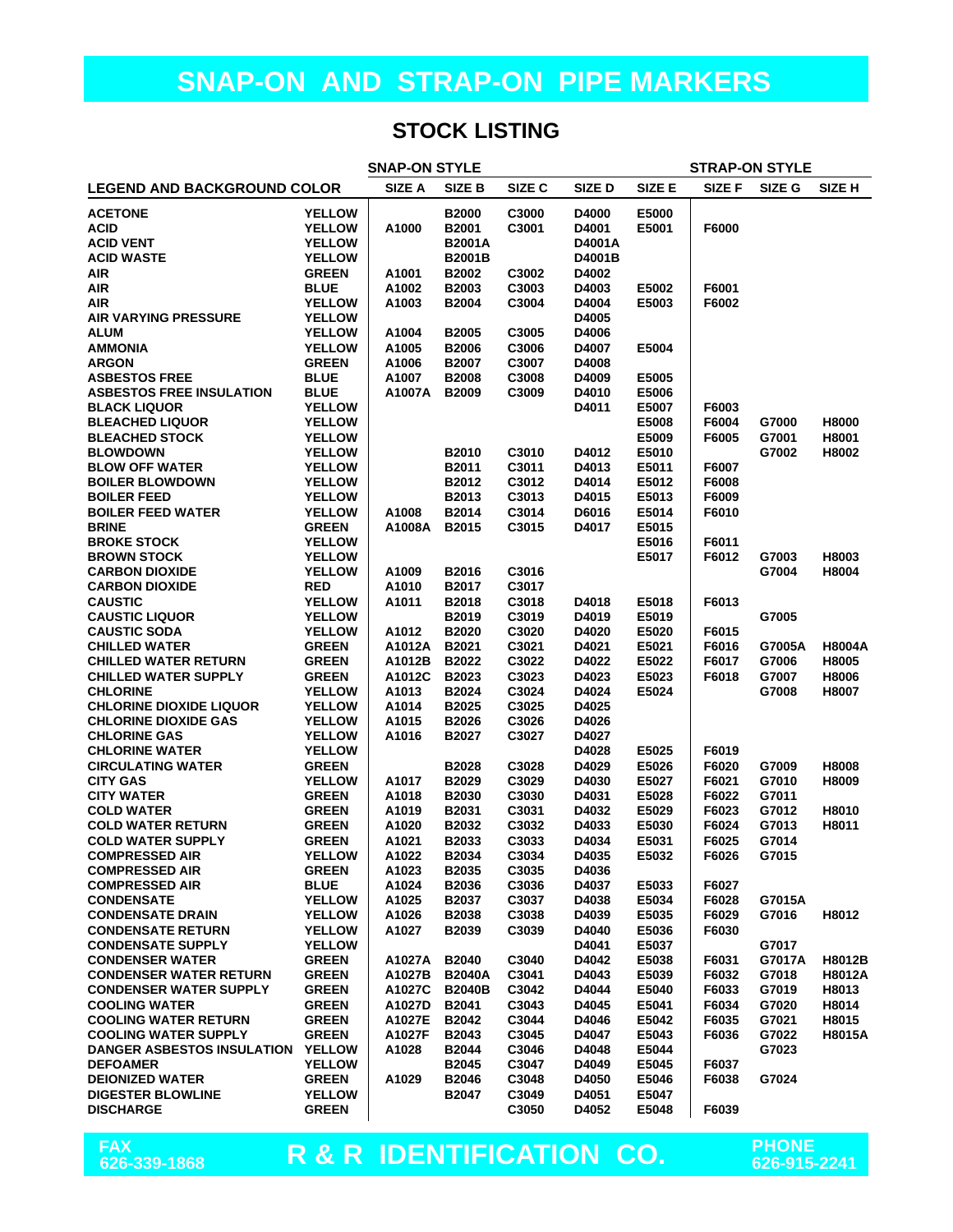#### **STOCK LISTING**

| <b>SNAP-ON STYLE</b><br><b>STRAP-ON STYLE</b>               |                                |                  |                              |                |                |                |                  |               |               |
|-------------------------------------------------------------|--------------------------------|------------------|------------------------------|----------------|----------------|----------------|------------------|---------------|---------------|
| <b>LEGEND AND BACKGROUND COLOR</b>                          |                                | SIZE A           | SIZE B                       | SIZE C         | SIZE D         | SIZE E         | SIZE F           | SIZE G        | SIZE H        |
| <b>DISTILLED WATER</b>                                      | <b>GREEN</b>                   | A1030            | <b>B2048</b>                 | C3051          | D4053          | E5049          |                  |               |               |
| <b>DOMESTIC</b>                                             | <b>GREEN</b>                   |                  |                              |                | D4054          | E5050          |                  |               |               |
| <b>DOMESTIC</b>                                             | <b>YELLOW</b>                  |                  |                              |                | D4055          | E5051          |                  |               |               |
| <b>DOMESTIC COLD WATER</b>                                  | <b>GREEN</b>                   | A1031            | <b>B2049</b>                 | C3052          | D4056          | E5052          | F6039A           |               |               |
| DOMESTIC COLD WATER RETURN GREEN                            |                                | A1031A           | <b>B2050</b>                 | C3053          | D4057          | E5053          | F6039B G7025     |               |               |
| DOMESTIC COLD WATER SUPPLY GREEN                            |                                | A1031B           | <b>B2051</b>                 | C3054          | D4058          | E5054          | F6039C           |               |               |
| <b>DOMESTIC HOT WATER</b>                                   | <b>YELLOW</b>                  | A1032            | <b>B2052</b>                 | C3055          | D4059          | E5055          | F6040            |               |               |
| <b>DOMESTIC HOT WATER RETURN</b>                            | <b>YELLOW</b>                  | A1032D           | B2053                        | C3056          | D4060          | E5056          | F6040A           |               |               |
| <b>DOMESTIC HOT WATER SUPPLY</b>                            | <b>YELLOW</b><br><b>YELLOW</b> | A1032E           | <b>B2054</b>                 | C3057          | D4061          | E5057          | F6041            |               |               |
| <b>DRAIN</b><br><b>DRAIN</b>                                | <b>GREEN</b>                   | A1032C<br>A1032A | <b>B2055</b><br><b>B2056</b> | C3058<br>C3059 | D4062<br>D4063 | E5058<br>E5059 | F6042            |               |               |
| <b>DRAIN WATER</b>                                          | <b>GREEN</b>                   |                  |                              | C3060          | D4064          | E5060          | F6043            | G7026         |               |
| <b>DRINKING WATER</b>                                       | <b>GREEN</b>                   | A1032B           | <b>B2057</b>                 | C3061          | D4065          | E5061          |                  |               |               |
| <b>EXHAUST</b>                                              | <b>YELLOW</b>                  | A1033            |                              | C3062          | D4066          | E5062          |                  |               |               |
| <b>EXHAUST AIR</b>                                          | <b>GREEN</b>                   |                  |                              | C3063          | D4067          | E5063          |                  | G7027         |               |
| <b>EXHAUST AIR</b>                                          | <b>BLUE</b>                    |                  | <b>B2058</b>                 | C3064          | D4068          |                | F6044            | G7028         |               |
| <b>EXHAUST STEAM</b>                                        | <b>YELLOW</b>                  |                  |                              | C3065          | D4069          | E5064          |                  |               |               |
| <b>FEED</b>                                                 | <b>GREEN</b>                   |                  | <b>B2059</b>                 | C3066          | D4070          | E5065          | F6045            | G7029         |               |
| <b>FEED</b>                                                 | <b>RED</b>                     |                  | <b>B2060</b>                 | C3067          | D4071          | E5066          |                  |               |               |
| <b>FEED</b>                                                 | <b>YELLOW</b>                  |                  | B2061                        | C3068          | D4072          | E5067          |                  |               |               |
| <b>FILTERED WATER</b>                                       | <b>GREEN</b>                   | A1034            | B2062                        | C3069          | D4073          | E5068          |                  |               |               |
| <b>FILTRATE</b>                                             | <b>YELLOW</b>                  |                  |                              |                | D4074          | E5069          | F6046            | G7030         |               |
| <b>FIRE AUTO SPRINKLER</b>                                  | <b>RED</b>                     |                  | B2963                        | C3070          | D4075          |                | F6047            | G7031         | H8016         |
| <b>FIRE PROTECTION WATER</b>                                | <b>RED</b>                     | A1035            | B2064                        | C3071          | D4076          | E5070          |                  |               |               |
| <b>FREON</b>                                                | <b>GREEN</b>                   | A1036            | B2065                        | C3072          | D4078          | E5071          | F6048            | G7032         |               |
| <b>FRESH WATER</b>                                          | <b>GREEN</b>                   | A1037            | <b>B2066</b>                 | C3073          | D4079          | E5072          |                  |               |               |
| <b>FUEL GAS</b>                                             | <b>YELLOW</b>                  | A1038            | <b>B2067</b>                 | C3074          | D4080          | E5073          | F6049            |               |               |
| <b>FUEL OIL</b>                                             | <b>YELLOW</b>                  | A1039            | <b>B2068</b>                 | C3075          | D4081          | E5074          | F6049A           |               |               |
| <b>FUEL OIL RETURN</b>                                      | <b>YELLOW</b><br><b>YELLOW</b> | A1040            | B2069                        | C3076          | D4082          | E5075          | F6050            |               |               |
| <b>FUEL OIL SUPPLY</b><br><b>FUEL OIL VENT</b>              | <b>YELLOW</b>                  | A1041<br>A1042   | <b>B2070</b><br>B2071        | C3077<br>C3078 | D4083          | E5076          | F6050A<br>F6050B |               |               |
| <b>GAS</b>                                                  | <b>YELLOW</b>                  | A1042A           | B2072                        | C3079          | D4084          | E5077          |                  |               |               |
| <b>GLYCOL</b>                                               | <b>YELLOW</b>                  | A1043            | B2073                        | C3080          | D4084A         | E5078          | F6051            |               |               |
| <b>GLYCOL RETURN</b>                                        | <b>YELLOW</b>                  | A1043A           | <b>B2073A</b>                | C3080A         | D4084B         | E5078A         |                  | F6051A G7032B |               |
| <b>GLYCOL SUPPLY</b>                                        | <b>YELLOW</b>                  | A1043B           | <b>B2073B</b>                | C3080B         | <b>D4084C</b>  | E5078B         | F6051B           | G7032C        |               |
| <b>GREEN LIQUOR</b>                                         | <b>YELLOW</b>                  |                  |                              |                | D4085          | E5079          | F6052            |               |               |
| <b>HEAT</b>                                                 | <b>YELLOW</b>                  |                  | B2074                        | C3081          | D4086          | E5080          | F6053            | G7033         | H8017         |
| <b>HEATING</b>                                              | <b>YELLOW</b>                  |                  |                              |                | D4087          |                |                  |               |               |
| <b>HEATING HOT WATER</b>                                    | <b>YELLOW</b>                  |                  |                              |                | D4087A         | E5080A         | F6053B           | G7033A        |               |
| <b>HEATING RETURN</b>                                       | <b>YELLOW</b>                  |                  | <b>B2075</b>                 | C3082          | D4088          | E5081          | F6053A           | G7033B        | <b>H8017A</b> |
| <b>HEATING SUPPLY</b>                                       | <b>YELLOW</b>                  |                  | <b>B2076</b>                 | C3083          | D4089          | E5082          | F6054            | G7034         | H8018         |
| <b>HEATING WATER RETURN</b>                                 | <b>YELLOW</b>                  |                  | <b>B2076A</b>                | C3084          | D4090          | E5083          | F6055            | G7035         | H8019         |
| <b>HEATING WATER SUPPLY</b>                                 | <b>YELLOW</b>                  |                  | <b>B2076B</b>                | C3085          | D4091          | E5084          | F6056            | G7036         | <b>H8019A</b> |
| <b>HELIUM</b>                                               | <b>GREEN</b>                   | A1044            | B2077                        | C3086          | D4092          | E5084A         | F6057            | G7037         |               |
| <b>HIGH PRESSURE</b>                                        | <b>YELLOW</b>                  |                  | <b>B2078</b>                 | C3087          | D4093          | E5085          |                  |               |               |
| <b>HIGH PRESSURE AIR</b><br><b>HIGH PRESSURE CONDENSATE</b> | <b>YELLOW</b>                  | A1045            | B2079                        | C3088          | D4094          |                |                  |               |               |
| <b>HIGH PRESSURE GAS</b>                                    | <b>YELLOW</b><br><b>YELLOW</b> | A1046            | <b>B2080</b><br>B2081        | C3089<br>C3090 | D4095<br>D4096 | E5086          | F6058            | G7038         | H8020         |
| <b>HIGH PRESSURE NATURAL GAS</b>                            | <b>YELLOW</b>                  | A1047            | B2082                        | C3091          | D4097          |                |                  |               |               |
| <b>HIGH PRESSURE NITROGEN</b>                               | <b>YELLOW</b>                  | A1048            | B2083                        | C3092          | D4098          |                |                  |               |               |
| <b>HIGH PRESSURE STEAM</b>                                  | <b>YELLOW</b>                  | A1049            | B2084                        | C3093          | D4099          | E5087          |                  | F6058A G7038A | <b>H8020A</b> |
| <b>HIGH PRESSURE WATER</b>                                  | <b>YELLOW</b>                  |                  | <b>B2085</b>                 | C3094          | D4100          | E5088          | F6059            | G7039         | H8021         |
| <b>HOT WATER</b>                                            | <b>YELLOW</b>                  | A1050            | <b>B2086</b>                 | C3095          | D4101          | E5089          | F6059A           |               |               |
| <b>HOT WATER RETURN</b>                                     | <b>YELLOW</b>                  | A1050A           | <b>B2087</b>                 | C3096          | D4102          | E5090          | F6060            | G7039A        | H8021A        |
| <b>HOT WATER SUPPLY</b>                                     | <b>YELLOW</b>                  | A1050B           | <b>B2088</b>                 | C3097          | D4103          | E5091          | F6061            | G7040         | H8022         |
| <b>HVAC RETURN</b>                                          | <b>YELLOW</b>                  |                  | B2089                        | C3098          | D4104          | E5092          | F6062            | G7041         | H8023         |
| <b>HVAC SUPPLY</b>                                          | <b>YELLOW</b>                  |                  | B2090                        | C3099          | D4105          | E5093          | F6062A           | G7041A        | H8023A        |
| <b>HYDRAULIC LINE</b>                                       | <b>YELLOW</b>                  |                  | B2091                        | C3100          | D4106          | E5094          |                  |               |               |
| <b>HYDRAULIC RETURN</b>                                     | <b>YELLOW</b>                  | A1050C           | B2092                        | C3101          | D4107          | E5095          |                  |               |               |
| <b>HYDRAULIC SUPPLY</b>                                     | <b>YELLOW</b>                  | A1050D           | B2093                        | C3102          | D4108          | E5096          |                  |               |               |
| <b>HYDROCHLORIC ACID</b>                                    | <b>YELLOW</b>                  | A1051            | B2094                        | C3103          | D4109          |                |                  |               |               |
| <b>HYDROGEN</b>                                             | <b>YELLOW</b>                  | A1052            | B2095                        | C3104          | D4110          | E5097          |                  |               |               |
| <b>HYDROGEN PEROXIDE</b>                                    | <b>YELLOW</b>                  | A1053            | <b>B2096</b>                 | C3105          |                |                |                  |               |               |
|                                                             |                                |                  |                              |                |                |                |                  |               |               |

**FAX**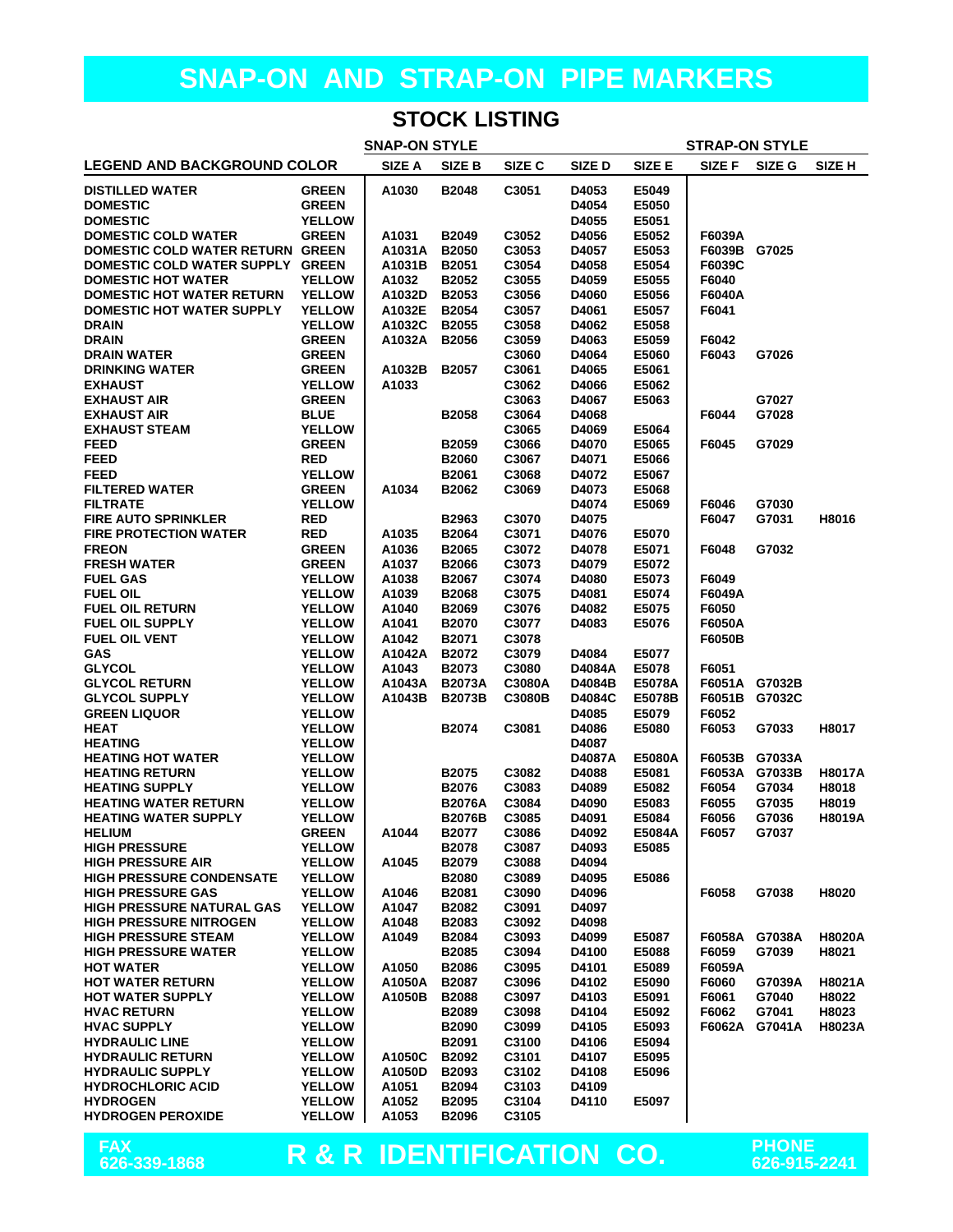| <b>STOCK LISTING</b>                                                                   |                                |                  |                               |                  |                 |                       |                |        |                   |
|----------------------------------------------------------------------------------------|--------------------------------|------------------|-------------------------------|------------------|-----------------|-----------------------|----------------|--------|-------------------|
| <b>SNAP-ON STYLE</b>                                                                   |                                |                  |                               |                  |                 | <b>STRAP-ON STYLE</b> |                |        |                   |
| <b>LEGEND AND BACKGROUND COLOR</b>                                                     |                                | SIZE A           | SIZE B                        | SIZE C           | <b>SIZED</b>    | <b>SIZE E</b>         | SIZE F         | SIZE G | SIZE <sub>H</sub> |
| <b>HYDROGEN SULFIDE</b>                                                                | <b>YELLOW</b>                  | A1054            | B2097                         | C3106            | D4111           |                       |                |        |                   |
| <b>INDIRECT WASTE</b>                                                                  | <b>YELLOW</b>                  |                  | <b>B2098</b>                  | C3107            | D4112           | E5098                 | F6063          |        |                   |
| <b>INDUSTRIAL WATER</b><br><b>INDUSTRIAL COLD WATER</b>                                | <b>GREEN</b><br><b>GREEN</b>   | A1054A<br>A1054B | <b>B2099</b><br><b>B2099A</b> | C3108<br>C3108A  | D4113<br>D4113A | E5099                 | F6064          | G7042  |                   |
| <b>INDUSTRIAL HOT WATER</b>                                                            | <b>YELLOW</b>                  | A1054C           | <b>B2099B</b>                 | C3108B           | D4113B          |                       |                |        |                   |
| <b>INERT GAS</b>                                                                       | <b>GREEN</b>                   |                  | B2100                         | C3109            | D4114           | E5100                 |                |        |                   |
| <b>INSTRUMENT AIR</b>                                                                  | <b>BLUE</b>                    | A1055            | B2101                         | C3110            | D4115           |                       |                |        |                   |
| <b>LIME MUD</b>                                                                        | <b>YELLOW</b>                  |                  |                               |                  |                 | E5101                 | F6065          | G7043  | H8024             |
| <b>LOW PRESSURE AIR</b>                                                                | <b>YELLOW</b>                  | A1056            | B2102                         | C3111            | D4116           |                       |                |        |                   |
| <b>LOW PRESSURE CONDENSATE</b><br><b>LOW PRESSURE GAS</b>                              | <b>YELLOW</b><br><b>YELLOW</b> |                  | B2103                         | C3112<br>C3113   | D4117           | E5102                 | F6066          | G7044  | H8025             |
| <b>LOW PRESSURE NATURAL GAS</b>                                                        | <b>YELLOW</b>                  | A1057<br>A1058   | B2104<br><b>B2105</b>         | C3114            | D4118<br>D4119  |                       |                |        |                   |
| <b>LOW PRESSURE NITROGEN</b>                                                           | <b>YELLOW</b>                  | A1059            | <b>B2106</b>                  | C3115            | D4120           |                       |                |        |                   |
| <b>LOW PRESSURE STEAM</b>                                                              | <b>YELLOW</b>                  | A1060            | B2107                         | C3116            | D4121           | E5103                 | F6067          | G7045  | H8026             |
| <b>LOW PRESSURE WATER</b>                                                              | <b>YELLOW</b>                  |                  | B2108                         | C3117            | D4122           | E5104                 |                |        |                   |
| <b>MAGNESIUM SULFATE</b>                                                               | <b>YELLOW</b>                  | A1061            | B2109                         | C3118            | D4123           |                       |                |        |                   |
| <b>MAKE-UP WATER</b>                                                                   | <b>GREEN</b>                   | A1062            | <b>B2110</b>                  | C3119            | D4124           | E5105                 | F6068          |        |                   |
| <b>MEDIUM PRESSURE AIR</b>                                                             | <b>YELLOW</b>                  | A1063            | B2111                         | C3120            | D4125           |                       |                |        |                   |
| <b>MEDIUM PRESSURE CONDENSATE YELLOW</b><br><b>MEDIUM PRESSURE GAS</b>                 | <b>YELLOW</b>                  | A1063B           | B2112<br><b>B2112A</b>        | C3120A<br>C3120B | D4126<br>D4126A | E5106                 | F6069          | G7046  |                   |
| <b>MEDIUM PRESSURE STEAM</b>                                                           | <b>YELLOW</b>                  |                  | B2113                         | C3121            | D4127           | E5107                 | F6070          | G7047  | H8027             |
| <b>MEDICAL AIR</b>                                                                     | <b>YELLOW</b>                  | A1064A           | B2114                         |                  |                 |                       |                |        |                   |
| <b>MEDICAL AIR</b>                                                                     | <b>BLUE</b>                    | A1064            | <b>B2114A</b>                 | C3122            |                 |                       |                |        |                   |
| <b>MEDICA VACUUM</b>                                                                   | <b>WHITE</b>                   | A1964B           | <b>B2114B</b>                 | C3122A           |                 |                       |                |        |                   |
| <b>MILL AIR</b>                                                                        | <b>BLUE</b>                    | A1065            | B2115                         | C3123            | D4128           | E5108                 | F6071          |        |                   |
| <b>MILL WATER</b>                                                                      | <b>GREEN</b>                   | A1066            | B2116                         | C3124            | D4129           | E5109                 | F6072          | G7048  | H8028             |
| <b>NATURAL GAS</b><br><b>NITRIC ACID</b>                                               | <b>YELLOW</b><br><b>YELLOW</b> | A1067<br>A1067A  | <b>B2117</b><br><b>B2117A</b> | C3125<br>C3125A  | D4130           | E5110                 | F6073          | G7049  |                   |
| <b>NITROGEN</b>                                                                        | <b>YELLOW</b>                  | A1067B           | <b>B2117B</b>                 | C3126            | D4131           |                       |                |        |                   |
| <b>NITROGEN</b>                                                                        | <b>GREEN</b>                   | A1068            | B2118                         | C3126A           | D4132           |                       |                |        |                   |
| <b>NITROGEN</b>                                                                        | <b>BLUE</b>                    | A1068A           |                               |                  |                 |                       |                |        |                   |
| <b>NITROUS OXIDE</b>                                                                   | <b>YELLOW</b>                  | A1069            | B2119                         | C3127            | D4133           |                       |                |        |                   |
| <b>NITROUS OXIDE</b>                                                                   | <b>BLUE</b>                    | A1069A           |                               |                  |                 |                       |                |        |                   |
| <b>NON-CONDENSABLE GAS</b>                                                             | <b>YELLOW</b>                  | A1070            | B2120                         | C3128            | D4134           | E5111                 | F6074          | G7050  | H8029             |
| <b>NON-POTABLE WATER</b><br>OIL                                                        | <b>YELLOW</b><br><b>YELLOW</b> | A1071            | B2121<br>B2122                | C3129<br>C3130   | D4135<br>D4136  | E5112<br>E5113        | F6075<br>F6076 | G7051  | H8030             |
| <b>OVERFLOW DRAIN</b>                                                                  | <b>GREEN</b>                   | A1071A           | <b>B2122A</b>                 | C3130A           | D4136A          | E5113A                | F6076A         | G7051A | <b>H8030A</b>     |
| <b>OXYGEN</b>                                                                          | <b>YELLOW</b>                  | A1072            | B2123                         | C3131            | D4137           | E5114                 |                |        |                   |
| <b>OXYGEN</b>                                                                          | <b>GREEN</b>                   | A1073            | B2124                         | C3132            | D4138           | E5115                 |                |        |                   |
| <b>OXYGEN</b>                                                                          | <b>BLUE</b>                    | A1074            | B2125                         | C3133            | D4139           | E5116                 |                |        |                   |
| <b>PEROXIDE</b>                                                                        | <b>YELLOW</b>                  | A1075            | <b>B2126</b>                  | C3134            | D4140           |                       |                |        |                   |
| <b>PLANT AIR</b>                                                                       | <b>YELLOW</b>                  | A1076            | B2127                         | C3135            | D4141           | E5117                 | F6077          | G7052  |                   |
| <b>PLANT WATER</b><br><b>PLUMBING VENT</b>                                             | <b>GREEN</b><br><b>GREEN</b>   |                  | <b>B2128</b><br>B2129         | C3136<br>C3137   | D4142<br>D4143  | E5118<br>E5119        | F6078<br>F6079 | G7053  |                   |
| <b>POND WATER</b>                                                                      | <b>GREEN</b>                   |                  |                               | C3138            | D4144           | E5120                 | F6080          | G7054  | H8031             |
| <b>POTABLE</b>                                                                         | <b>GREEN</b>                   |                  |                               |                  | D4145           | E5121                 | F6081          |        |                   |
| <b>POTABLE WATER</b>                                                                   | <b>GREEN</b>                   | A1077            | B2130                         | C3138A           | D4146           | E5122                 | F6082          | G7055  | H8032             |
| <b>PROCESS WATER</b>                                                                   | <b>YELLOW</b>                  |                  | B2131                         | C3139            | D4147           | E5123                 | F6083          | G7056  |                   |
| <b>PROCESS WATER</b>                                                                   | <b>GREEN</b>                   | A1078            | B2132                         | C3140            | D4148           | E5124                 | F6084          | G7057  | H8033             |
| <b>PROPANE GAS</b>                                                                     | <b>YELLOW</b>                  | A1079            | B2133                         | C3141<br>C3142   | D4149           | E5125<br>E5126        | F6085          |        |                   |
| <b>PULP</b><br><b>RAIN WATER</b>                                                       | <b>YELLOW</b><br><b>GREEN</b>  |                  |                               |                  | D4150           | E5127                 | F6086<br>F6087 | G7058  | H6034             |
| <b>RAW WATER</b>                                                                       | <b>GREEN</b>                   |                  | B2134                         | C3143            | D4151           | E5128                 | F6088          | G7059  |                   |
| <b>RED LIQUOR</b>                                                                      | <b>YELLOW</b>                  |                  |                               | C3144            | D4152           | E5129                 | F6089          | G7060  | H8035             |
| <b>REFRIGERANT DISCHARGE</b>                                                           | <b>YELLOW</b>                  | A1079A           | <b>B2134A</b>                 | C3144A           | D4152A          | E5129A                | F6090          |        |                   |
| <b>REFRIGERANT LIQUID</b>                                                              | <b>YELLOW</b>                  | A1080            | B2135                         | C3144B           | D4153           | E5130                 | F6091          |        |                   |
| <b>REFRIGERANT SUCTION</b>                                                             | <b>YELLOW</b>                  | A1081            | B2136                         | C3145            | D4154           | E5131                 | F6092          |        |                   |
| <b>REFRIGERATION</b><br><b>RETURN</b>                                                  | <b>GREEN</b><br><b>YELLOW</b>  | A1082<br>A1083   | B2137<br>B2138                | C3146<br>C3147   | D4155<br>D4156  | E5132<br>E5133        | F6093          |        |                   |
| <b>RETURN</b>                                                                          | <b>GREEN</b>                   | A1084            | B2139                         | C3148            | D4157           | E5134                 |                |        | H8036             |
| <b>RETURN</b>                                                                          | <b>BLUE</b>                    |                  | B2140                         | C3149            | D4158           | E5135                 | F6094          |        |                   |
| <b>RETURN</b>                                                                          | <b>RED</b>                     |                  | B2141                         | C3150            | D4159           | E5136                 | F6095          | G7061  |                   |
| <b>ROOF DRAIN</b>                                                                      | <b>GREEN</b>                   |                  |                               | C3151            | D4160           | E5137                 | F6096          | G7062  |                   |
| <b>SANITARY DRAIN</b>                                                                  | <b>GREEN</b>                   |                  | B2142                         | C3152            | D4161           | E5138                 | F6096A         | G7063  | H8037             |
| <b>PHONE</b><br><b>FAX</b><br>R & R IDENTIFICATION CO.<br>626-339-1868<br>626-915-2241 |                                |                  |                               |                  |                 |                       |                |        |                   |